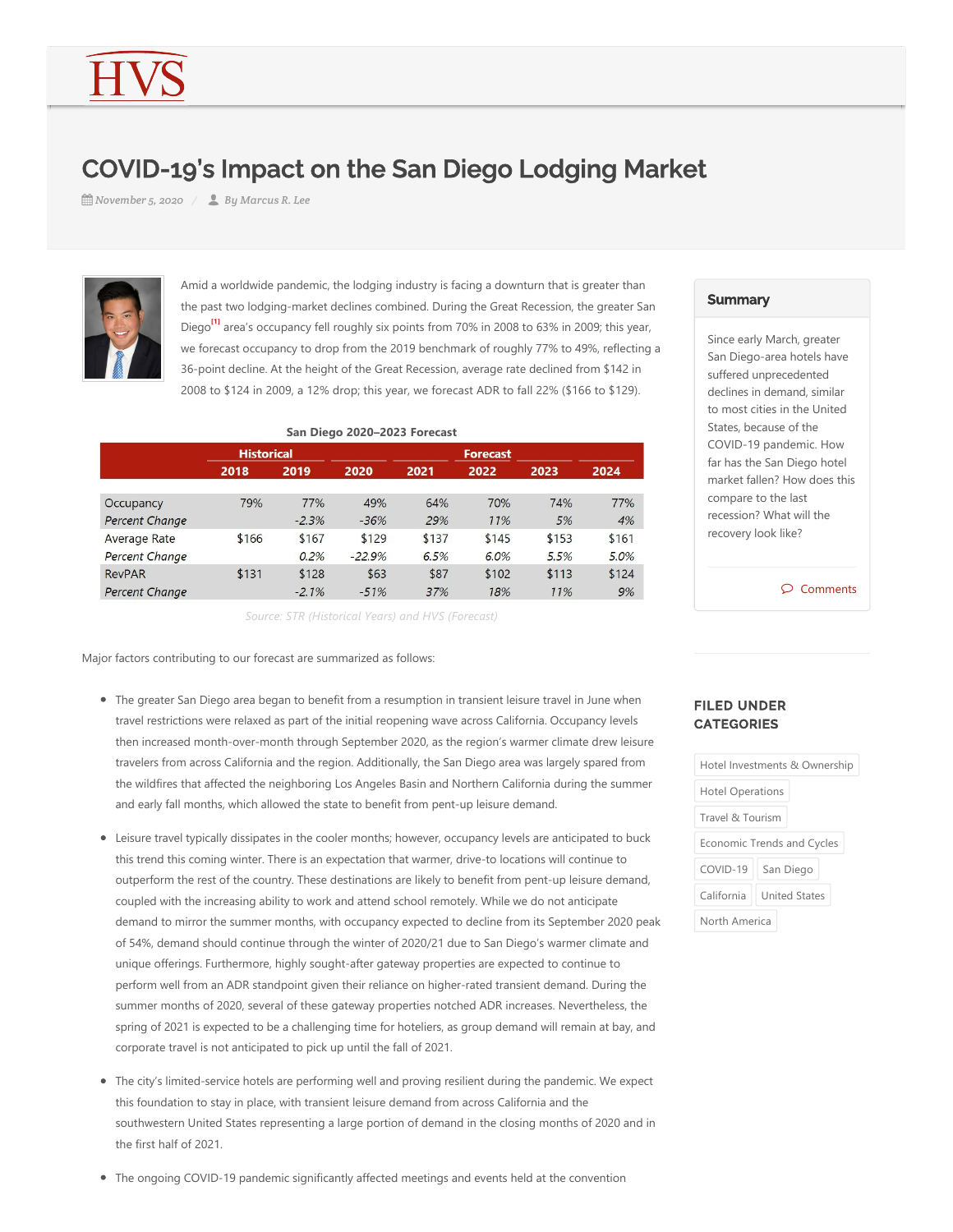center (SDCC) from March through year-to-date 2020. All citywide conferences were canceled, including the **American Association for Cancer Research Annual Meeting** (23,000 expected attendees), the **Rock N' Roll Marathon Expo** (40,000 expected attendees), and **Comic-Con** (100,000+ expected attendees). Any events that were scheduled to occur this fall have been postponed or canceled, and the SDCC is to remain closed through December 2020. Representatives of the San Diego Convention Center are projecting a muted 2021, as the holding of large-scale events will require authorization by the State and had yet to be permitted as of the date of this article. On April 1, 2020, exhibit halls began serving as temporary homeless shelters in order to prevent the spread of COVID‐19 among vulnerable individuals in the greater San Diego area. Events originally scheduled for early 2021, such as the **IPC APEX Expo** (8,000 expected attendees), have been rescheduled to March 2021. Others, such as the **American Farm Bureau Convention** (7,000 expected attendees), originally scheduled for January 2021, shifted to a virtual format. As of October 2020, several major events remained on the books for the late spring and summer of 2021, although these plans remain fluid depending on state and county guidelines regarding large‐scale gatherings.

- A stronger market is expected for the summer of 2021, relative to 2020, as the nation is anticipated to emerge from pandemic restrictions based on the assumption of a widely distributed vaccine and/or other medical therapies by that time. San Diego had realized occupancies in the low 50s by the end of the summer in 2020 (up from the April and May lows in the 20s and 30s). Prior to the COVID-19 pandemic, summer occupancy levels trended near the high 80s.
- The **Department of Defense** (DOD) is San Diego's largest employer, with over 41,600 employees in 2019. Assets across San Diego County include Navy Bases San Diego, Coronado, and Point Loma, as well as Naval Air Station North Island. The Marine Corps have two bases, namely the Naval Air Station Miramar and Recruit Depot San Diego. In March 2020, the DOD initially put a "stop movement" order in place to limit the spread of the COVID‐19 pandemic. As conditions improved in June, the DOD began phasing out travel restrictions in areas where conditions allowed for such measures. While there is no set date to lift the restrictions broadly, local area commanders will assess the local conditions of each installation before initiating travel.
- While San Diego County has permitted the reopening of offices amid strict social-distancing quidelines, several major companies have not yet fully reopened offices. **Qualcomm Inc.**, one of San Diego's largest employers, reported that approximately 90% of its workforce was still working from home as of September 2020. Qualcomm hopes to reopen offices in early 2021 but may push that date back depending on local conditions. The strengths of San Diego's corporate and government segments will again shine through once gatherings (meetings) and social-distancing restrictions are eased. The city's various Navy facilities, ancillary government facilities, multiple state agencies, courtrooms, and corporate headquarters should begin their path to resuming normal operations and travel beginning late next spring. Occupancy and ADR recovery will accordingly be boosted as these operations ramp up.
- The transactions market has ground to a virtual halt across San Diego County, with just five closed transactions since March 2020. These transactions represent limited‐service hotels located in the periphery of the city of San Diego and in adjacent cities throughout the county. The **La Jolla Village Lodge** sold for \$6,990,000 (\$233,000 per room) in June; the **Best Western Oceanside Inn** sold for \$7,800,000 (\$97,500 per room) in July; the **Americas Best Value Inn Loma Lodge** sold for \$4,900,000  $($114,000$  per room) in September; the **Motel 6 La Mesa** sold for  $$6,260,996 ($120,400$  per room) in September as part of a portfolio of three economy‐scale, limited‐service hotels sold by **The Blackstone Group** to individual owners; and the **Quality Inn Escondido** sold for \$8,600,000 (\$103,600 per room) in **October**

We are confident that the greater San Diego market will rebound once economic activity gains strength and travel resumes with the retirement of group meeting restrictions, the reopening of the convention center, and the resumption of corporate and government business activity. The **HVS** team in Southern California will continue to watch the factors affecting San Diego lodging, as our many consulting engagements throughout the region allow us to keep our finger on the pulse of the market.